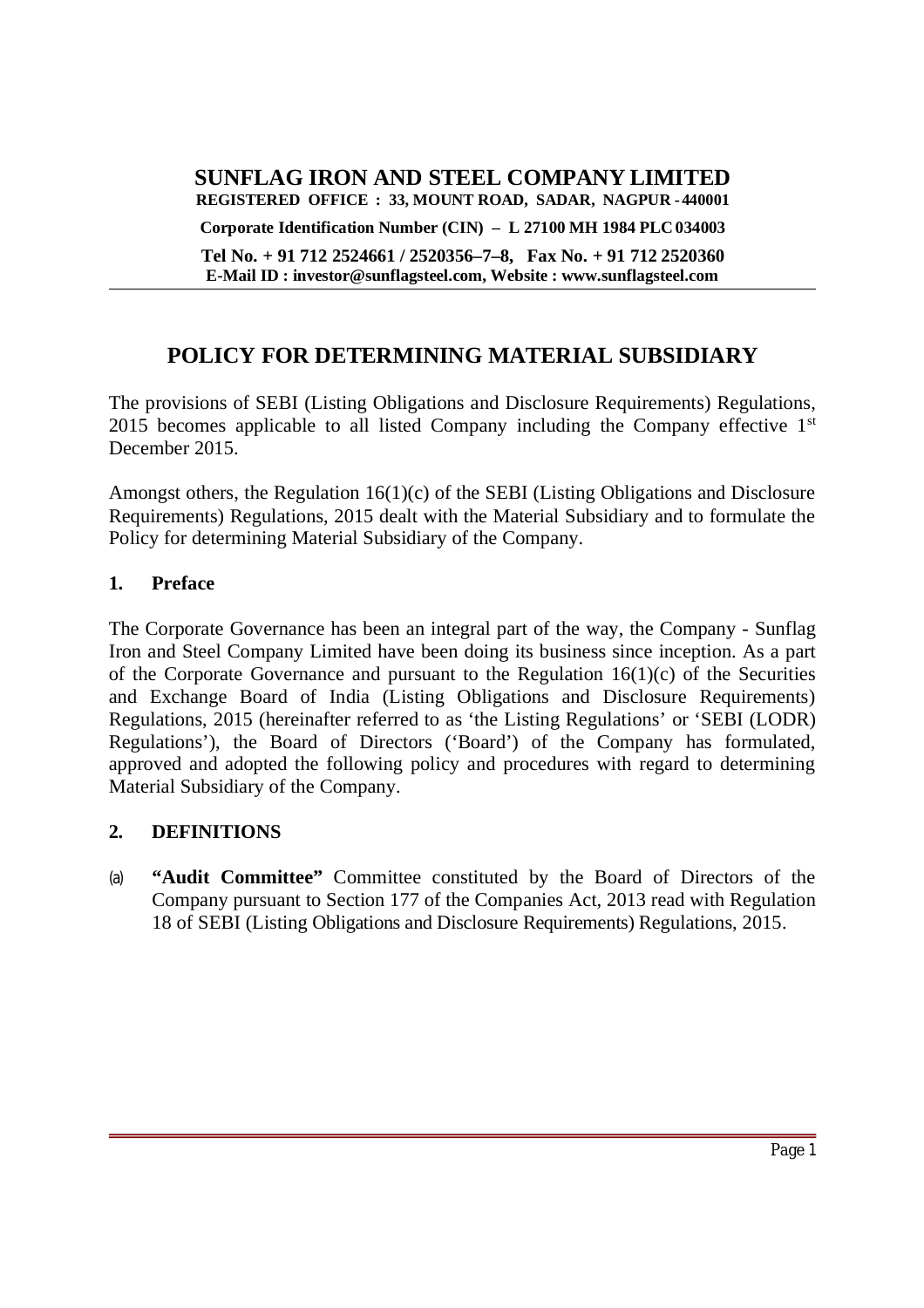- (b) **"Board of Directors"** or **"Board"** means the Board of Directors of Sunflag Iron and Steel Company Limited, as constituted from time to time.
- (c) **"Company"** or **"the Company"** means Sunflag Iron and Steel Company Limited, a listed entity.
- (d) **"Independent Director"** means a director of the Company, not being in whole time employment and who is neither a promoter nor belongs to the promoter group of the Company and who satisfies the criteria for independence as prescribed under Section 149 of the Companies Act, 2013 and the Listing Regulations.
- (e) **"Policy"** means the Policy for determining Material Subsidiary of the Company.
- (f) **"Material Unlisted Indian Subsidiary"** mean a Material Subsidiary which is incorporated in India and which is not listed on any of the Stock Exchanges inIndia.
- (g) **"Material Subsidiary"** shall mean a subsidiary, whose income or net worth exceeds Ten percent of the consolidated income or net worth respectively, of the listed entity and its subsidiaries in the immediately preceding accounting year.
- (h) **"Significant Transaction or Arrangement"** means any individual transaction or arrangement that exceeds or is likely to exceed ten percent (10%) of the total revenues or total expenses or total assets or total liabilities, as the case may be, of the material unlisted subsidiary for the immediately preceding accounting year.
- (i) **""Subsidiary"** shall mean a subsidiary as defined under section 2(87) of the Companies Act, 2013 and the rules made thereunder.

## **3. GOVERNANCE FRAMWORK**

I. At Least one Independent Director on the Board of Directors of the Listed entity shall be a director on the Board of the unlisted material subsidiary, whether incorporated in India or not.

Explanation - For the purposes of this provision, notwithstanding anything to the contrary contained in regulation 16, the term "material subsidiary" shall mean a subsidiary, whose income or net worth exceeds 20% (twenty percent) of the consolidated income or net worth respectively, of the listed entity and its subsidiaries in the immediately preceding accounting year.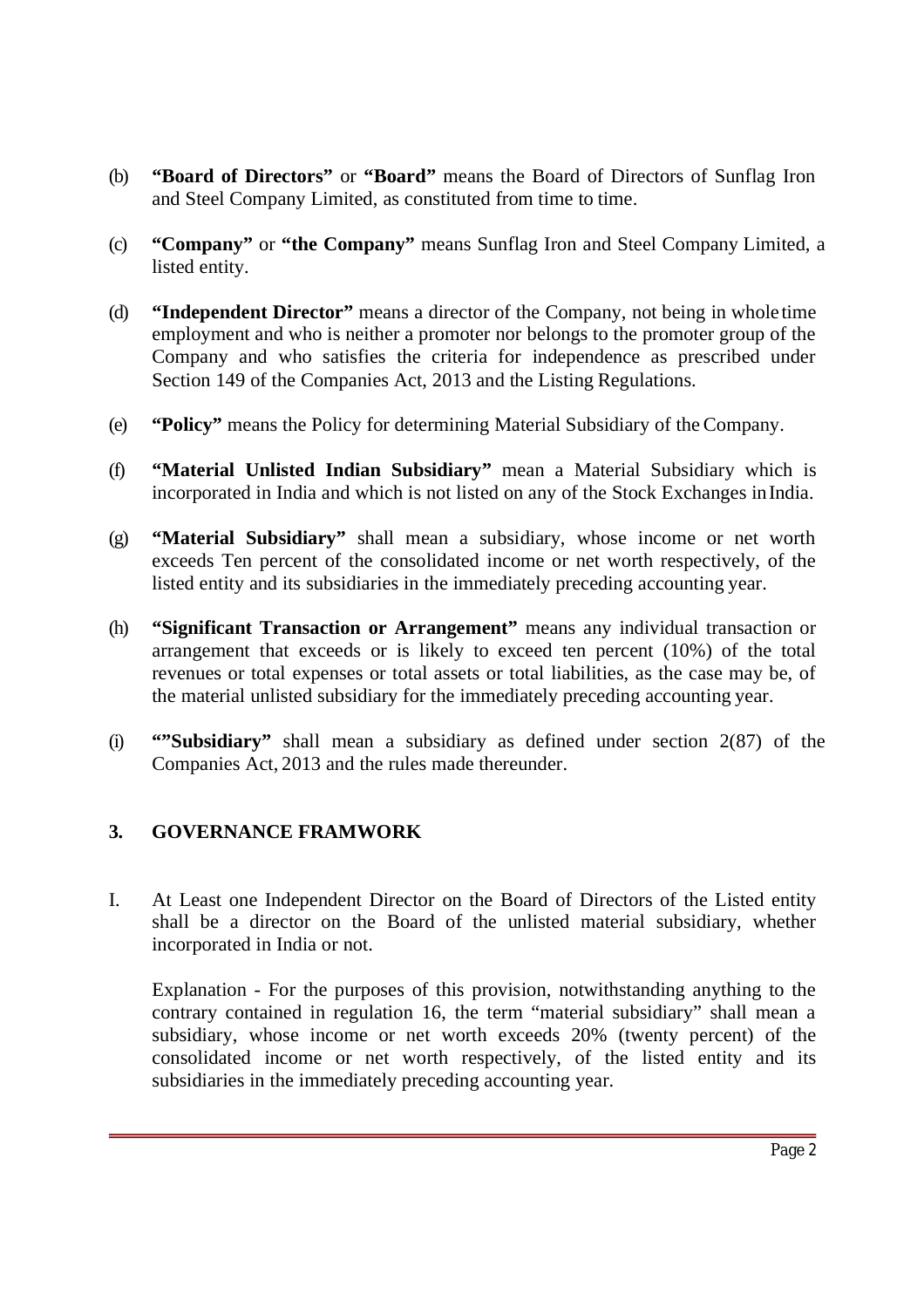- II. The Audit Committee of the Listed entity shall review the financial statements, in particular, the investments made by the unlisted Subsidiary on an annual basis.
- III. The Minutes of the meetings of the Board of Directors of the unlisted Subsidiary shall be placed at the meeting of the Board of Director of the Listed entity. an annual basis.
- IV. The management of unlisted subsidiary shall on an annual basis bring to the attention of the Board of Directors of the Listed Entity, a statement of all Significant Transactions and Arrangements entered into by the unlisted Subsidiary.
- V. A Listed entity shall not dispose of shares in its material subsidiary resulting in reduction of its shareholding (either on its own or together with other subsidiaries) to less than or equal to 50% (fifty percent) or cease the exercise of control over the subsidiary without passing a special resolution in its General Meeting except in cases where such divestment is made under a scheme of arrangement duly approved by a Court/Tribunal, or under a resolution plan duly approved under section 31 of the Insolvency Code and such an event is disclosed to the recognized stock exchanges within one day of the resolution plan being approved.
- VI. Selling, disposing and leasing of assets amounting to more than 20% (twenty percent) of the assets of the material subsidiary on an aggregate basis during a financial year shall require prior approval of shareholders by way of special resolution, unless the sale/disposal/lease is made under a scheme of arrangement duly approved by a Court/Tribunal<sub>[,</sub> or under a resolution plan duly approved under section 31 of the Insolvency Code and such an event is disclosed to the recognized stock exchanges within one day of the resolution plan being approved.
- VII. Every Company and its material unlisted subsidiaries incorporated in India shall undertake secretarial audit and shall annex a secretarial audit report given by a company secretary in practice, in such form as specified, with the annual report of the Company.
- VIII. The management shall present to the Audit Committee annually the list of such Subsidiaries together with the details of the materiality defined herein. The Audit Committee shall review the same and make suitable recommendations to the Board including recommendation for appointment of Independent Director in the Material Subsidiary.